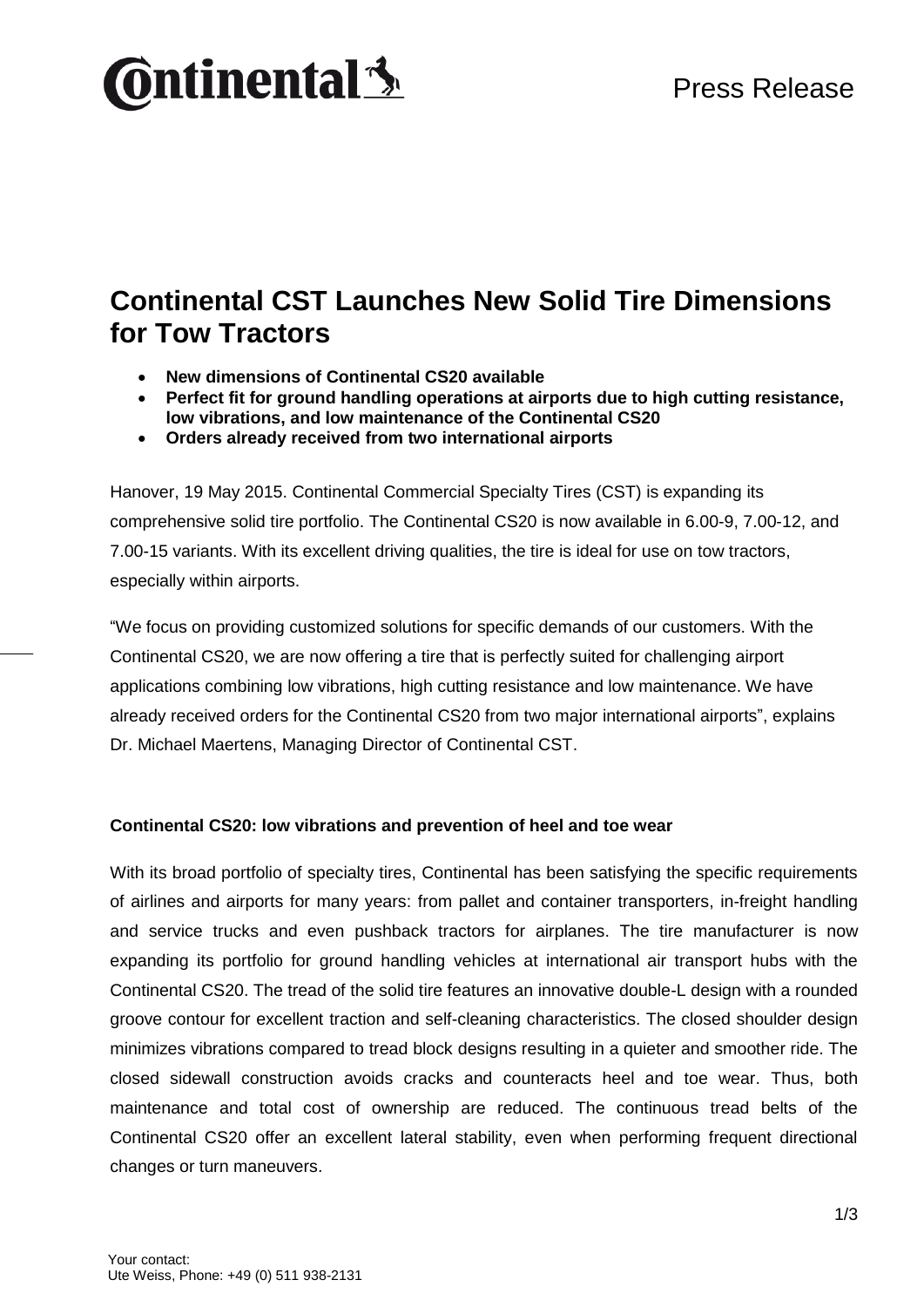# <u> dinental th</u>

- 2 -

# **Product diversity for airport operations**

With its standout features, the Continental CS20 solid tire is an excellent addition to the existing tire range, which includes the ContiRV20, a popular choice for airports and airlines around the world. Pneumatic tires such as the ContiRV20 offer high driving comfort, extraordinarily high mileage, good traction, and low energy consumption. The innovative rubber compound of the ContiRV20 also ensures outstanding grip and traction on all surfaces. This means shorter stopping distances, even on slippery or sloping surfaces, which in turn improves the safety of the driver and load. The ContiRV20 is perfectly suited for high-speed and long-distance applications such as tow tractors or cleaning trucks.

#### **Picture texts:**

### **Picture 1: Continental CS20**

The solid tire Continental CS20 in the new dimensions 6.00-9, 7.00-12, and 7.00-15 is perfectly suited for use on tow tractors at airports.

# **Picture 2: ContiRV20**

The industrial pneumatic tire ContiRV20 offers high driving comfort, extraordinarily high mileage, good traction, and low energy consumption.

**Continental** develops intelligent technologies for transporting people and their goods. As a reliable partner, the international tire manufacturer, automotive supplier and industrial partner provides sustainable, safe, comfortable, individual and affordable solutions. In 2014, the corporation generated sales of approximately €34.5 billion with its five divisions, Chassis & Safety, Interior, Powertrain, Tires, and ContiTech. Continental currently employs approximately 200,000 people in 53 countries.

The **Tire Division** currently has 24 production and development locations worldwide. The broad product range and continuous investments in R&D make a major contribution to cost-effective and ecologically efficient mobility. As one of the world's leading tire manufacturers with more than 47,000 employees, the Tire Division achieved sales of €9.8 billion in 2014.

Continental **Commercial Vehicle Tires** is one of the largest manufacturers of truck, bus and commercial specialty tires worldwide. The business unit is continuously developing from a pure tire manufacturer to a solution provider, offering a broad range of products, services and tire-related solutions.